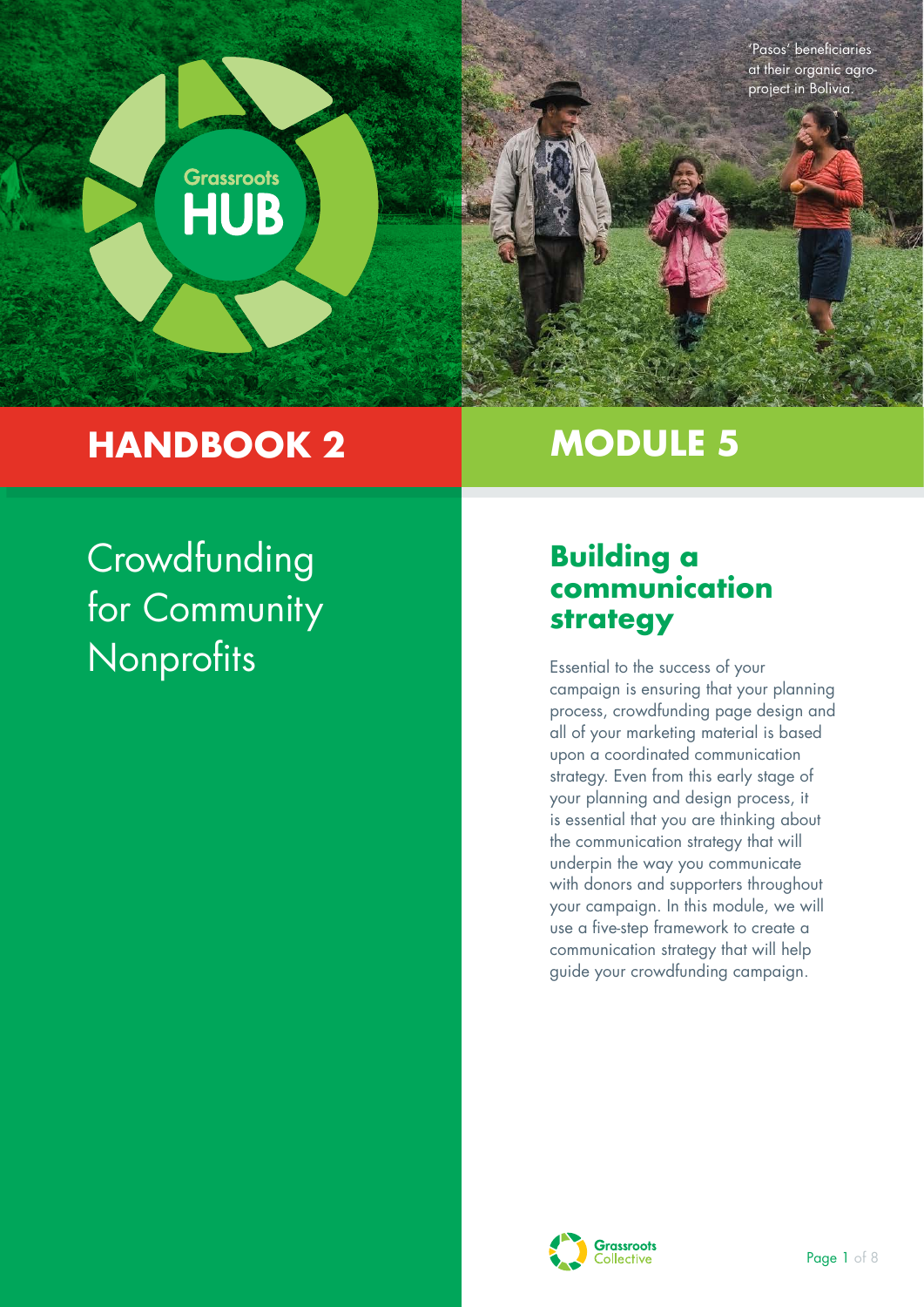# **What are Strategic Communications?**

# A series of focused and planned messages, **CO** relate to a central strategy **crafted with specific goals or intentions that**

In the following modules, you will be creating a crowdfunding home page (**Module 6**), as well as launching, promoting and closing your campaign (**Module 7, 8, 9 and 10**). Throughout all of these activities, you will be communicating your message directly to potential donors. You will describe your background and the work that you do. You will use images and video to bring your project to life. You will introduce the project that you are proposing, explain why your initiative is necessary, and what resources you need in order to do it. Every element of your promotion must be built from a central message that ties your marketing content together, creating a single, unifying voice that clearly articulates how important your work is. To get your message to donors you will need to use strategic communications.

Creating your communication strategy involves five key steps:



**STEP 1 STEP 2 STEP 3 STEP 4 STEP 5**

# **Identify your organisation`s communication goals**

The first step to creating a communication strategy for your crowdfunding campaign is to sit down as a team and carefully consider exactly what you are trying to say. Whilst your organisation's broader communication strategy might be all encompassing, based upon a complex idea like relieving local poverty or helping educate local children, for crowdfunding, it is best to focus upon a clear and specific goal. Because crowdfunding focusses upon raising money for one specific project, your communication strategy should have a specific focus as well.

A. Look at the project you are trying to fund and try to find the simplest, easiest way to describe exactly what it is you are trying to achieve. This will be your objective. You should have a good idea about what this objective might be from the **Module 4**, setting realistic goals.

> **Example of a clear objective: We want to raise \$20,000 to provide 20 bee-hives and bee-keeper training to vulnerable families in rural Ecuador to help them achieve a sustainable form of income.**

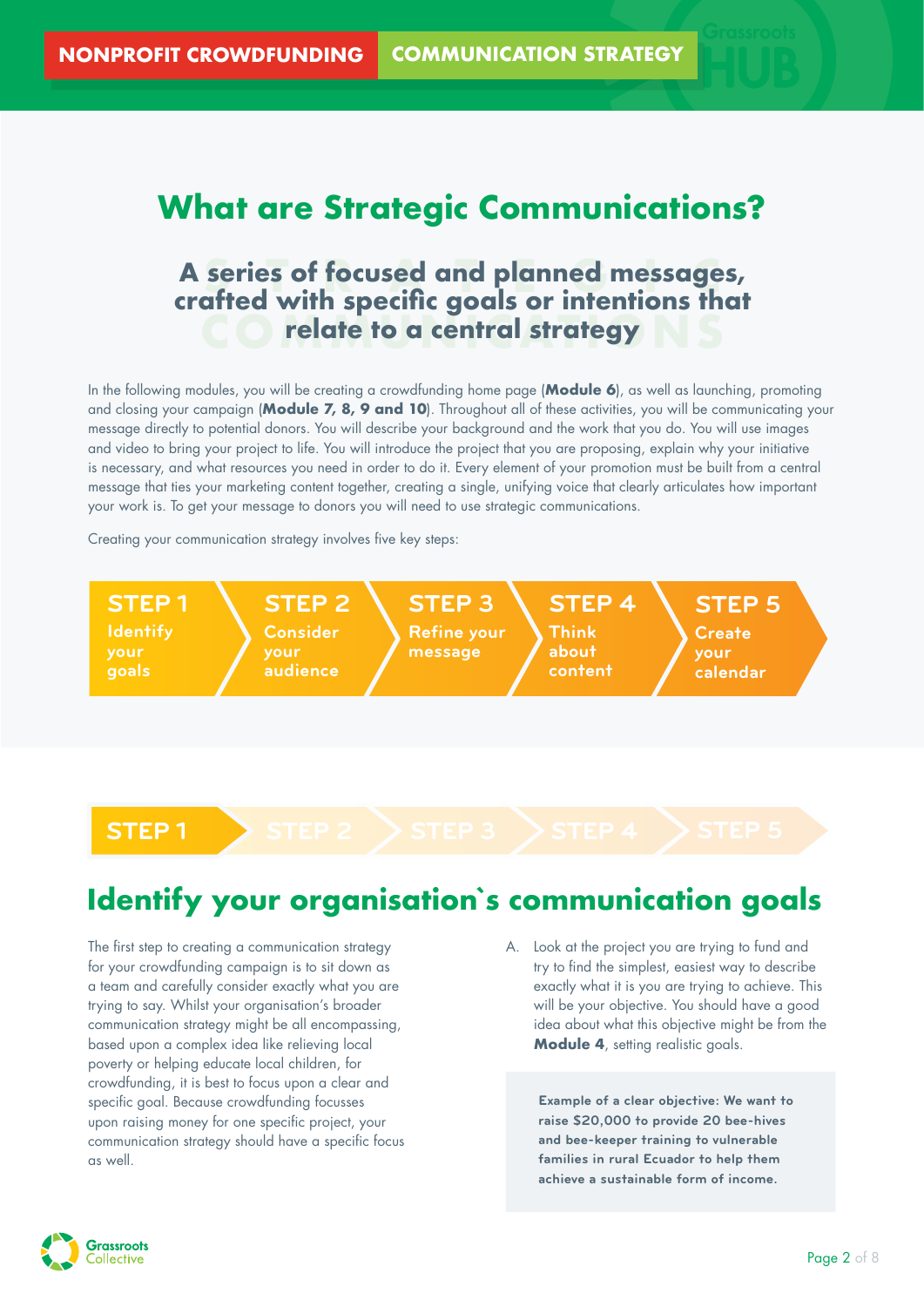B. Next, you need to turn the clear objective of your project into a 'communication objective'. Look at your objective through a communication lens and consider, 'What do we need to communicate in order to achieve this objective'. Because crowdfunding is specifically a fundraising exercise, one aspect of this objective should involve raising money.

**Example of a clear communication objective: We want to create awareness about the importance of supporting vulnerable regions of Ecuador, educating our audience why using bee-hives is a sustainable and efficient solution and inspiring them to make a donation.**

C. Finally, it's time to identify a series of clear and actionable goals for each and every piece of marketing you will publish throughout your campaign. To create goals, you need to break your objective down into the key steps that will help achieve it.

**Example of a clear communication goals:**

- **We want to use positive and uplifting stories from our beneficiaries to create awareness about how they currently overcome poverty in their community.**
- **We want to use infographics, statistics and evidence from our previous bee-hive projects to help educate our audience about why bee-hives is a sustainable and efficient solution to economic vulnerability in the community.**
- **We want to use colourful and engaging photos and videos hosted on social media to inspire potential donors and convert them into donors.**

You should now have a series of clear goals which will underpin your entire campaign. These goals should guide the production of every single piece of marketing material your publish. If it's not relevant to these clear goals then it is unlikely it will help achieve your objective and you shouldn't publish it.

**STEP 1 STEP 2 STEP 3 STEP 4 STEP 5**

# **Consider your audience**

In Module 3, you explored and profiled your target audience in detail. You also identified the ways that your target audience interacts and engages with your organisation. Now it's time to transform that knowledge into a series of basic strategies that will help you engage with your target audience. Some important things to consider:

- the type of media they use and trust, be that social media or mainstream media
- the type of information they may want before they donate, with consideration for their attitudes and beliefs
- the types of content that might resonate with them most, considering the type of media they consume and the ease by which they expect to receive information
- the types of storytelling they are most likely to relate to and engage with, considering whether they want simple and human narratives or cold hard facts in order to donate

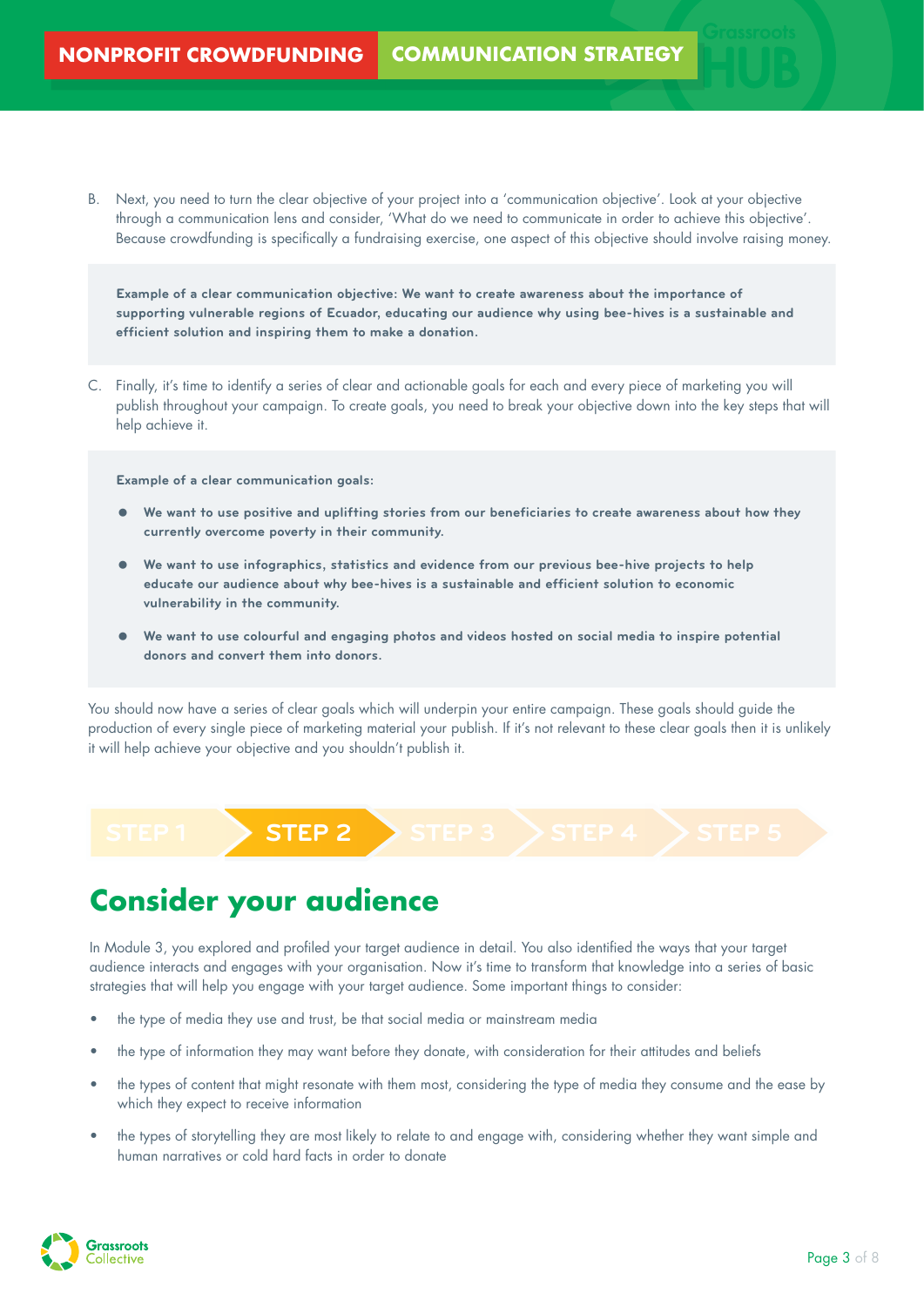

### **eg: Example: Considering Your Audience**

**A crowdfunding campaign for our Ecuadorian Beehive nonprofit decides to focus upon donors living in the wealthy capital city of Quito. They know, from their audience profile, that their target audience living in this region has a wide range of ages.** 

- **• To target their older target audience, they decide to have an interview featured in the local Quito newspaper to create awareness about the project. In this interview, they consistently refer to statistics and data to outline why their project is important. They do this because they know that their older audience generally donate based upon quantitative evidence of efficacy and consume (and trust) traditional media sources.**
- **• To target their younger audience, they post an inspiring and engaging video on Facebook that explores how the project is supporting a local beneficiary. They know that their younger audience donate based upon emotive narratives and engage heavily in social media.**

**In this way, the Beehive nonprofit has identified ways that they can phrase their communication goals that they identified in step one for their specific audience. They've also identified different mediums they can use to communicate these messages, specific to their target audience.**

For now, it's only necessary to have a general idea of the types of marketing and messaging that is most appropriate for your audience by answering generalised questions like the ones above. We will explore this further in **Module 7**.

### **STEP 1 STEP 2 STEP 3 STEP 4 STEP 5**

### **Refine your key messages**

Once you have identified your communication goals and thought about ways you can phrase these to meet the expectations of your specific audiences, it is essential to look at how you present the information. Here, the aim is to create templates of the key messages you will use throughout all your communications. These will form the basis of your crowdfunding home page text, social media posts and interviews with newspapers. Try not to get too specific with crafting posts – you need to create posts dynamically throughout the campaign. We will explore this further in Module 8. Instead, your job here is to create a 'bank' of brief messages that you can drop in to your communications when your start promoting it. Make sure that all these messages are grounded in your goals that we identified in step 1.

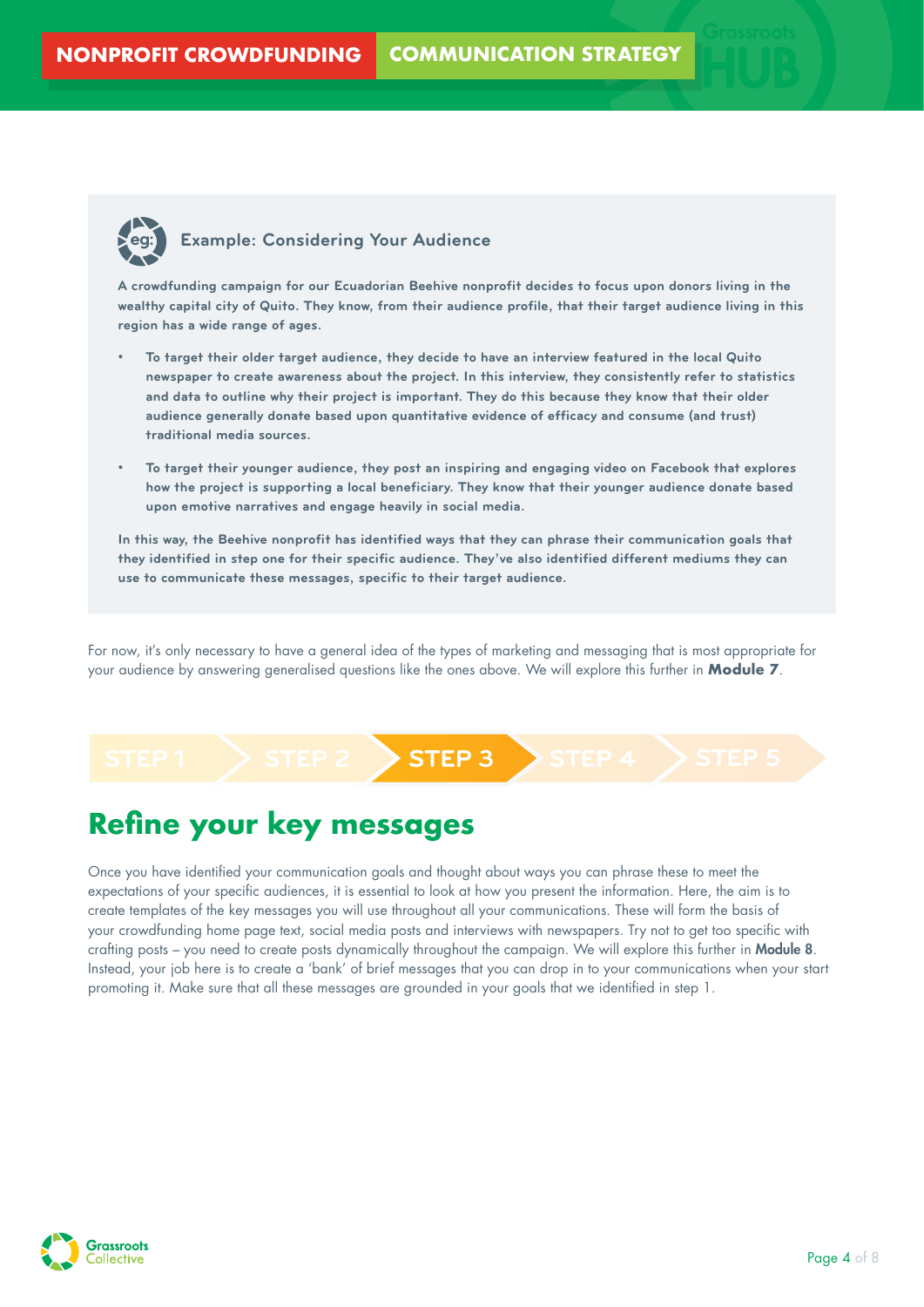



**Needs Statement: Our NGO is helping to provide sustainable forms of economic relief for vulnerable communities in rural Ecuador.**

**Program Strategy: We use the production of honey to help local community members access a new and environmentally friendly source of income. We provide the infrastructure, training and business know-how to help local community members become financially self-sufficient.**

**Call to Action: We want our audience to donate to our crowdfunding campaign directly. If they are unable to do so, we want them to share our marketing material on their social media accounts to help promote our cause through peer-to-peer marketing.**

### **Some important things to consider when creating messages are:**

- The information you present must be clear and **easy to understand**. If people do not understand your organisation or project, they will not support it.
- Whatever you say, you need to **say it concisely**. Attention spans are short these days and brevity is appreciated. Try to identify the quickest and clearest way to get your message across using the fewest words possible. Consider substituting words for photos or videos wherever appropriate.
- Use **appropriate language**. Successful crowdfunding campaigns tell stories that feel personal. They use language that is motivational and accessible to donors. To get ideas about terminology that works well, browse the campaigns on Classy or Crowdrise.
- Ensure **political correctness**. You must think about any potential ways that a statement, photo, video, etc. could be misunderstood or misconstrued by your audience. When in doubt, always err on the side of caution. Failure to do so could jeopardise your relationship with donors, partners, and beneficiary communities.

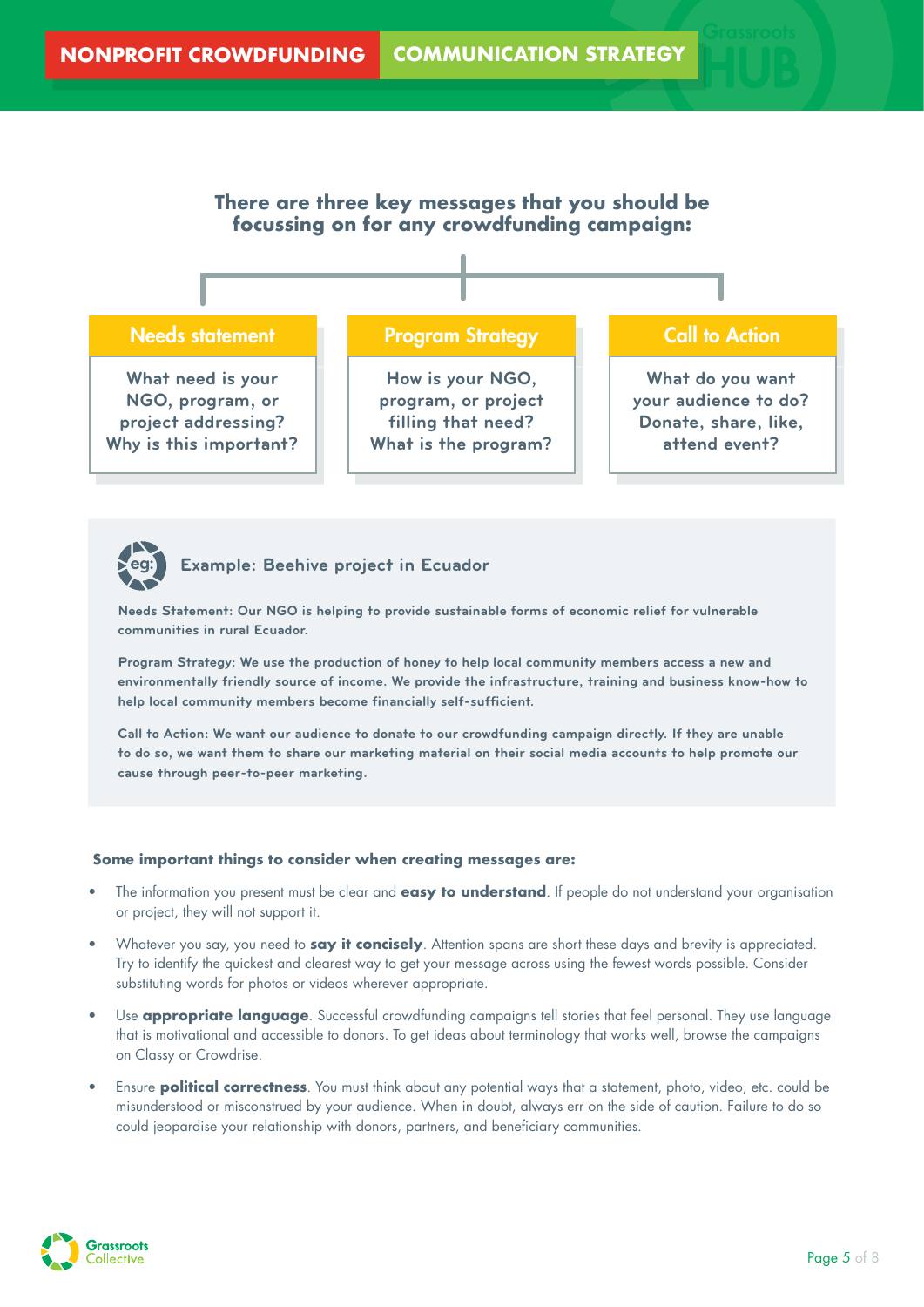### **STEP 1 STEP 2 STEP 3 STEP 4 STEP 5**

# **Exploring the type of content you will produce and where you will distribute it**

It is important that you have a rough understanding of the types of content that your organisation is capable of producing and the methods of distribution that you have at your disposal.

## **Types of content you should consider:**

**Photos – Every social** media post, blog or news article should include a photo. Dependent upon the capacity of your organisation, these might be carefully edited hi-res images or personable, behindthe-scenes images captured on a mobile phone. You do NOT have to have an expensive camera or be an experienced photographer to take photos that can connect with donors.

**Text – Brief written stories** are great ways to help donors empathise with and understand your work. The length and detail will depend upon where the text is located, but it is important to have an idea of the stories and key statistics you will use to educate your audience and inspire donations.

**Video –** This is a valuable part of any crowdfunding campaign, however, if you don't have the tools or experience, creating a video can be an extremely timeconsuming and frustrating endeavour. Think about ways you might involve friends or local businesses who could donate their time and skills to helping create a short video about your amazing project.

At this stage, you don't need to have a bank of photos, text and videos ready to go, but you should have an idea of what you can reasonably produce and the types of messages they will communicate.

You also need to consider where you are going to distribute this content. It's great to use both online and off-line forms of distribution, combining mainstream and social media forms. We will explore ways to promote your campaign in detail in **Module 7**. For now, it is best to simply have an idea of the different forms of distribution you have in order to create your communication calendar in the next step.

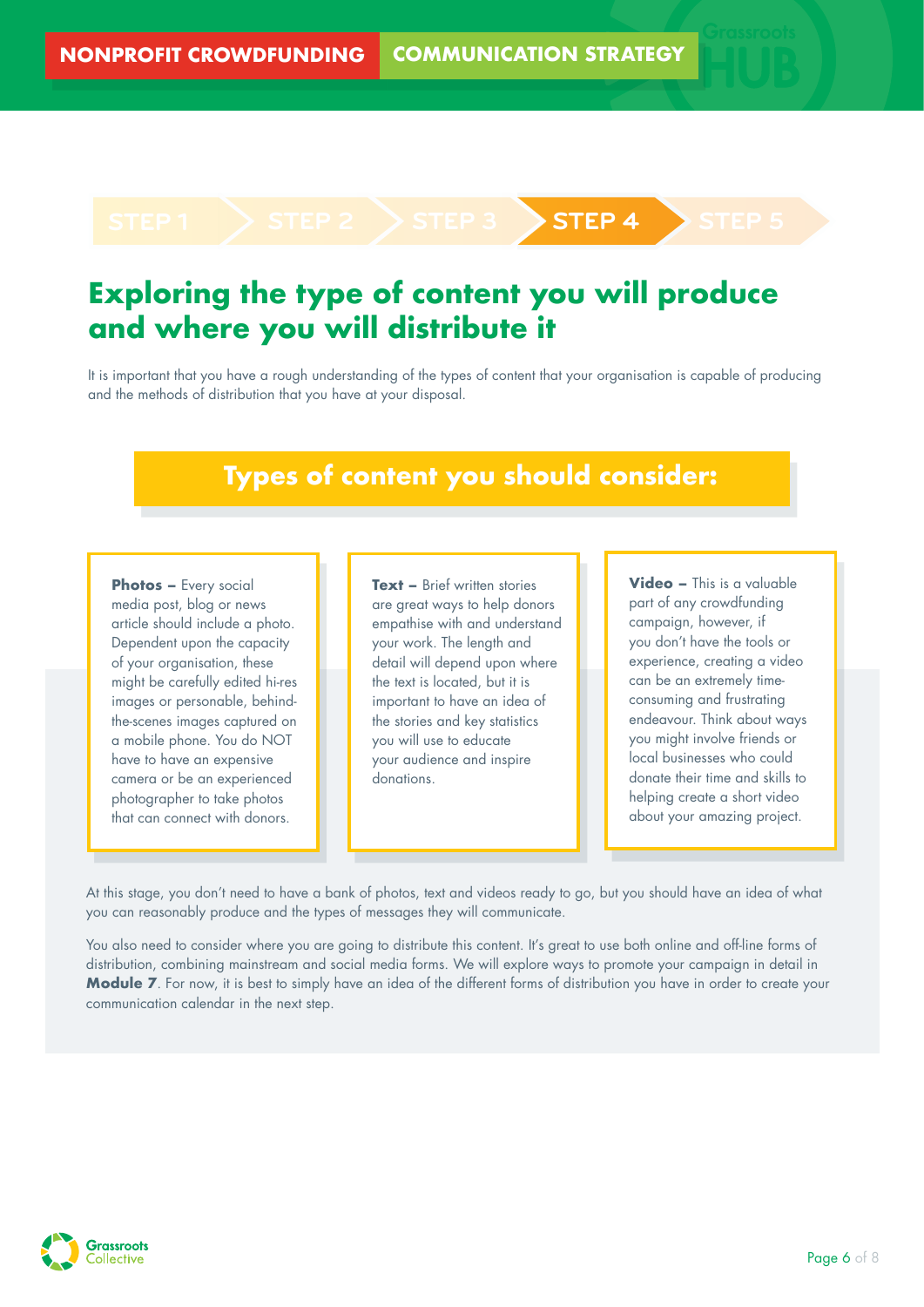# **STEP 1 STEP 2 STEP 3 STEP 4 STEP 5**

# **Create your Communication Calendar**

Now that you have a thorough understanding of your goals, audience, key messages and types of content you can use, it is time to turn that strategy into an organised and actionable plan. Whilst driving a communication strategy is a day-to-day activity that often needs to be handled in real-time, it is essential that you have a rough plan or guide that will help focus your work, build momentum and keep you on track. This is why it's important to create a communication calendar.

A communication calendar is a day-by-day timeline of all the communication activities you will undertake throughout the campaign. It doesn't have to have specific photos, text or videos included yet, but it should have a detailed explanation of the type of communication you will use each day. If there are gaps in your calendar or you don't know the specific media sources you might approach, that's ok. We will cover promoting your campaign in more detail in **Module 7.**

## **What is a Communication Calendar?**

This is a living document that helps you plan the content which your organisation will post on your crowdfunding platform, social media and through mainstream media.

You can make an editorial calendar using an actual calendar, an excel spreadsheet, or any number of apps.

### **For each day, the calendar should include information about:**

- The goal of each communication
- The audience it is targeted at
- The key message it is promoting
- The type of content (photo, video, text, blog) and the location that it will be posted or distributed to
- Who in your team is responsible for organising this communication

### **Helpful Hint**

**or excel version of your communication calendar though to coordinate off-line marketing. Hootsuite can be a great place to build your communication calendar. This online app allows you to schedule various posts across social media platforms and help you collaborate with team members remotely. You will still need to have a hardcopy**